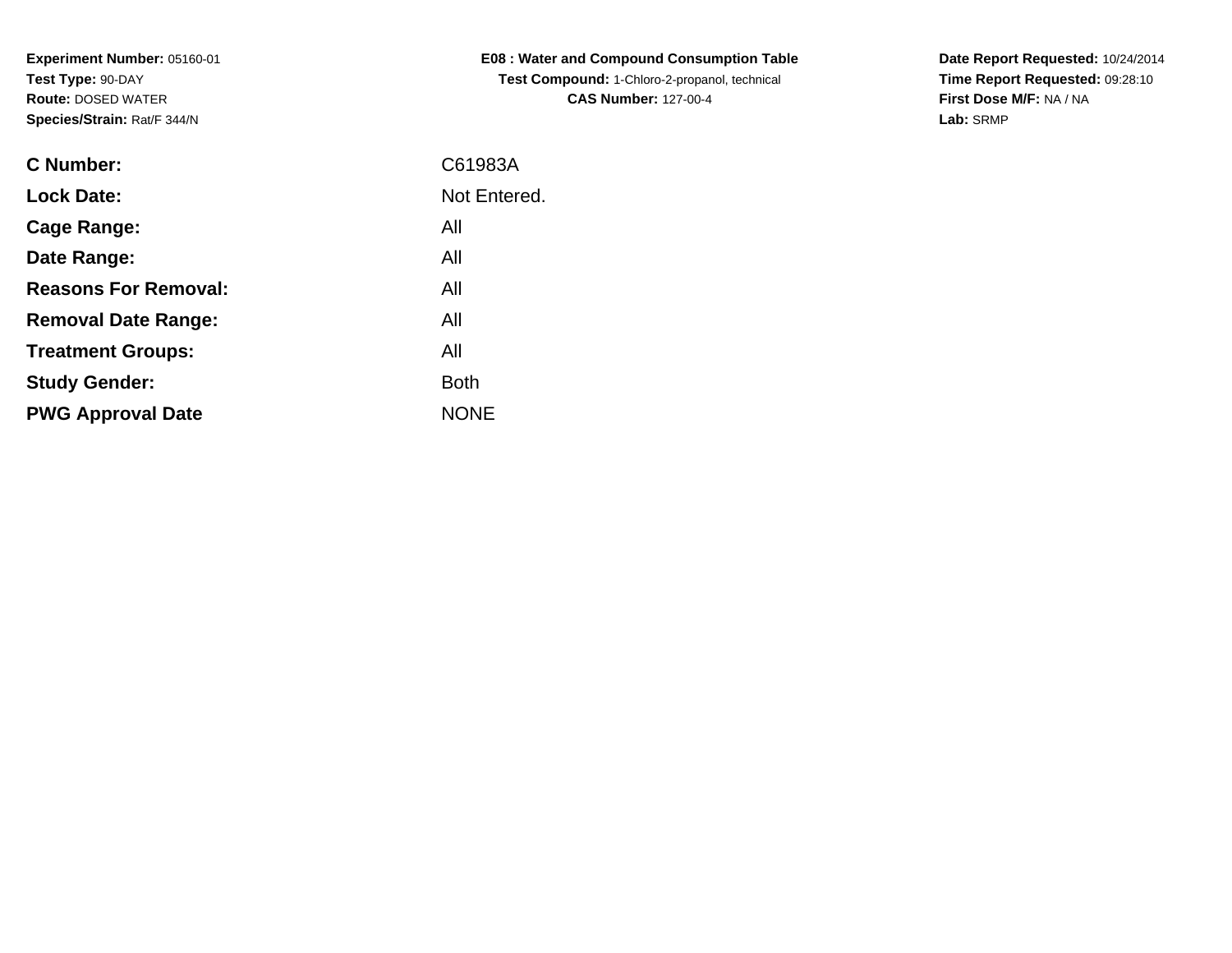**Date Report Requested:** 10/24/2014 **Time Report Requested:** 09:28:10**First Dose M/F:** NA / NA**Lab:** SRMP

#### **MALE**

| week   |                              | <b>VEHICLE MALE</b>  |                      |                          |                       | 33 PPM MALE          |                      |                          |                      |                     |                       |                      | <b>100 PPM MALE</b>  |                          |               |                     |  |  |
|--------|------------------------------|----------------------|----------------------|--------------------------|-----------------------|----------------------|----------------------|--------------------------|----------------------|---------------------|-----------------------|----------------------|----------------------|--------------------------|---------------|---------------------|--|--|
|        | <b>DAILY</b><br><b>WATER</b> | <b>WATER</b><br>hour | <b>BODY</b><br>WT(g) | <b>NUM</b><br><b>WTS</b> | DAILY<br><b>WATER</b> | <b>WATER</b><br>hour | <b>BODY</b><br>WT(g) | <b>NUM</b><br><b>WTS</b> | DOSE/<br><b>CTRL</b> | DOSE/<br><b>DAY</b> | DAILY<br><b>WATER</b> | <b>WATER</b><br>hour | <b>BODY</b><br>WT(g) | <b>NUM</b><br><b>WTS</b> | DOSE/<br>CTRL | DOSE/<br><b>DAY</b> |  |  |
|        | 19.5                         | 1418                 | 116.3                | 10                       | 19.7                  | 1422                 | 114.3                | 10                       | 1.01                 | 5.7                 | 19.6                  | 1421                 | 119.6                | 10                       | 1.01          | 16.4                |  |  |
| $\sim$ | 20.5                         | 1428                 | 154.0                | 10                       | 20.6                  | 1428                 | 154.8                | 10                       | 1.00                 | 4.4                 | 21.2                  | 1426                 | 159.1                | 10                       | 1.03          | 13.3                |  |  |
|        | 21.9                         | 1464                 | 192.7                | 10                       | 22.2                  | 1462                 | 190.5                | 10                       | 1.01                 | 3.8                 | 23.4                  | 1462                 | 198.4                | 10                       | 1.07          | 11.8                |  |  |
|        | 22.2                         | 2159                 | 229.2                | 10                       | 21.1                  | 2160                 | 227.2                | 10                       | 0.95                 | 3.1                 | 23.9                  | 2159                 | 235.4                | 10                       | 1.08          | 10.2                |  |  |
| 5      | 22.4                         | 1436                 | 257.2                | 10                       | 22.4                  | 1440                 | 253.6                | 10                       | 1.00                 | 2.9                 | 24.4                  | 1440                 | 259.4                | 10                       | 1.09          | 9.4                 |  |  |
| 6      | 23.1                         | 1445                 | 281.2                | 10                       | 22.9                  | 1444                 | 276.7                | 10                       | 0.99                 | 2.7                 | 24.2                  | 1087                 | 280.9                | 10                       | 1.05          | 8.6                 |  |  |
|        | 23.0                         | 2169                 | 294.9                | 10                       | 22.9                  | 2169                 | 289.9                | 10                       | 1.00                 | 2.6                 | 23.8                  | 2169                 | 291.3                | 10                       | 1.03          | 8.2                 |  |  |
| 8      | 24.0                         | 1412                 | 313.7                | 10                       | 23.2                  | 1410                 | 309.3                | 10                       | 0.97                 | 2.5                 | 23.8                  | 1412                 | 308.5                | 10                       | 0.99          | 7.7                 |  |  |
| 9      | 23.3                         | 1456                 | 328.8                | 10                       | 22.0                  | 1454                 | 324.3                | 10                       | 0.94                 | 2.2                 | 23.6                  | 1454                 | 327.2                | 10                       | 1.01          | 7.2                 |  |  |
| 10     | 22.9                         | 2155                 | 342.9                | 10                       | 22.2                  | 2157                 | 336.0                | 10                       | 0.97                 | 2.2                 | 23.9                  | 2158                 | 340.2                | 10                       | 1.04          | 7.0                 |  |  |
| 11     | 21.8                         | 1501                 | 357.2                | 10                       | 20.8                  | 1500                 | 348.4                | 10                       | 0.95                 | 2.0                 | 23.6                  | 1500                 | 352.6                | 10                       | 1.08          | 6.7                 |  |  |
| 12     | 22.7                         | 1381                 | 368.3                | 10                       | 21.2                  | 1380                 | 358.5                | 10                       | 0.93                 | 2.0                 | 25.1                  | 1380                 | 363.5                | 10                       | 1.11          | 6.9                 |  |  |
| 13     | 21.8                         | 2169                 | 382.8                | 10                       | 20.7                  | 2171                 | 371.6                | 10                       | 0.95                 | 1.8                 | 22.7                  | 2173                 | 373.3                | 10                       | 1.04          | 6.1                 |  |  |
| 14     | 23.1                         | 202                  |                      |                          | 26.7                  | 200                  |                      |                          | 1.16                 |                     | 28.4                  | 200                  |                      |                          | 1.23          |                     |  |  |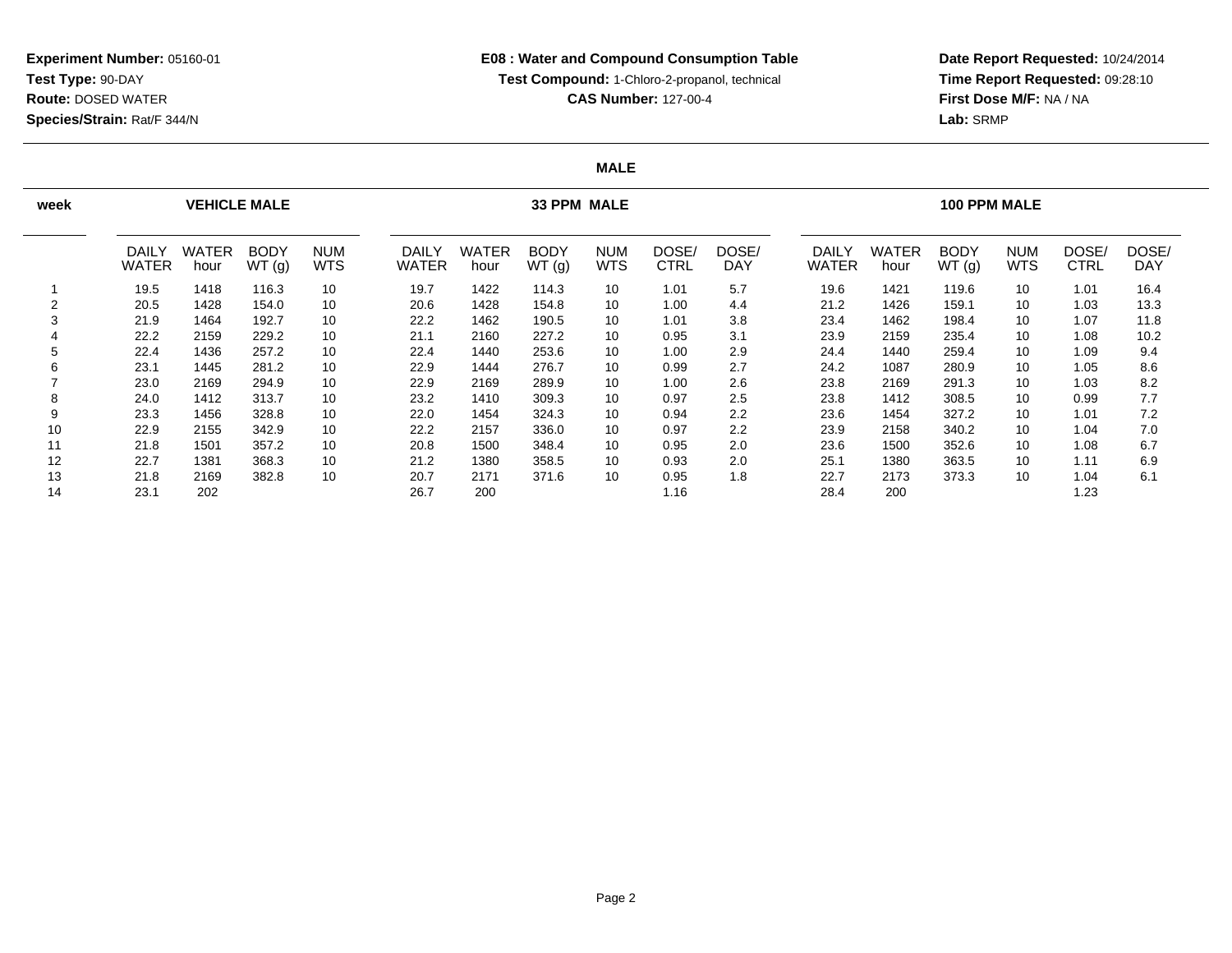**Date Report Requested:** 10/24/2014 **Time Report Requested:** 09:28:10**First Dose M/F:** NA / NA**Lab:** SRMP

#### **MALE**

| week           |                       |                      | <b>330 PPM MALE</b>  |                   |               |              | <b>1000 PPMMALE</b> |                       |               |                      |                          |                      |                     |  |
|----------------|-----------------------|----------------------|----------------------|-------------------|---------------|--------------|---------------------|-----------------------|---------------|----------------------|--------------------------|----------------------|---------------------|--|
|                | <b>DAILY</b><br>WATER | <b>WATER</b><br>hour | <b>BODY</b><br>WT(g) | <b>NUM</b><br>WTS | DOSE/<br>CTRL | DOSE/<br>DAY |                     | <b>DAILY</b><br>WATER | WATER<br>hour | <b>BODY</b><br>WT(g) | <b>NUM</b><br><b>WTS</b> | DOSE/<br><b>CTRL</b> | DOSE/<br><b>DAY</b> |  |
|                | 19.3                  | 1422                 | 118.2                | 10                | 0.99          | 53.9         |                     | 18.5                  | 1416          | 114.8                | 10                       | 0.95                 | 161.1               |  |
| $\overline{2}$ | 20.8                  | 1426                 | 156.6                | 10                | 1.01          | 43.8         |                     | 19.5                  | 1426          | 150.3                | 10                       | 0.95                 | 129.7               |  |
| 3              | 22.3                  | 1462                 | 192.0                | 10                | 1.02          | 38.3         |                     | 21.4                  | 1460          | 188.5                | 10                       | 0.98                 | 113.5               |  |
| 4              | 22.5                  | 2160                 | 229.8                | 10                | 1.01          | 32.3         |                     | 21.5                  | 2160          | 225.3                | 10                       | 0.97                 | 95.4                |  |
| 5              | 22.6                  | 1438                 | 255.2                | 10                | 1.01          | 29.2         |                     | 21.0                  | 1436          | 253.0                | 10                       | 0.94                 | 83.0                |  |
| 6              | 23.4                  | 1444                 | 278.0                | 10                | 1.01          | 27.8         |                     | 20.2                  | 1444          | 272.9                | 10                       | 0.87                 | 74.0                |  |
| 7              | 23.3                  | 2170                 | 293.9                | 10                | 1.01          | 26.2         |                     | 20.6                  | 2169          | 289.6                | 10                       | 0.90                 | 71.1                |  |
| 8              | 23.1                  | 1412                 | 308.3                | 10                | 0.96          | 24.7         |                     | 21.3                  | 1412          | 306.4                | 10                       | 0.89                 | 69.5                |  |
| 9              | 22.7                  | 1454                 | 327.7                | 10                | 0.97          | 22.9         |                     | 20.8                  | 1455          | 322.5                | 10                       | 0.89                 | 64.5                |  |
| 10             | 22.9                  | 2157                 | 338.7                | 10                | 1.00          | 22.3         |                     | 21.2                  | 2157          | 335.7                | 10                       | 0.93                 | 63.2                |  |
| 11             | 21.4                  | 1147                 | 352.5                | 10                | 0.98          | 20.0         |                     | 19.8                  | 1502          | 350.9                | 10                       | 0.91                 | 56.4                |  |
| 12             | 22.6                  | 1382                 | 364.9                | 10                | 1.00          | 20.4         |                     | 20.3                  | 1382          | 360.9                | 10                       | 0.89                 | 56.2                |  |
| 13             | 21.6                  | 2172                 | 377.8                | 10                | 0.99          | 18.9         |                     | 19.7                  | 2172          | 373.0                | 10                       | 0.90                 | 52.8                |  |
| 14             | 28.2                  | 200                  |                      |                   | 1.22          |              |                     | 24.0                  | 200           |                      |                          | 1.04                 |                     |  |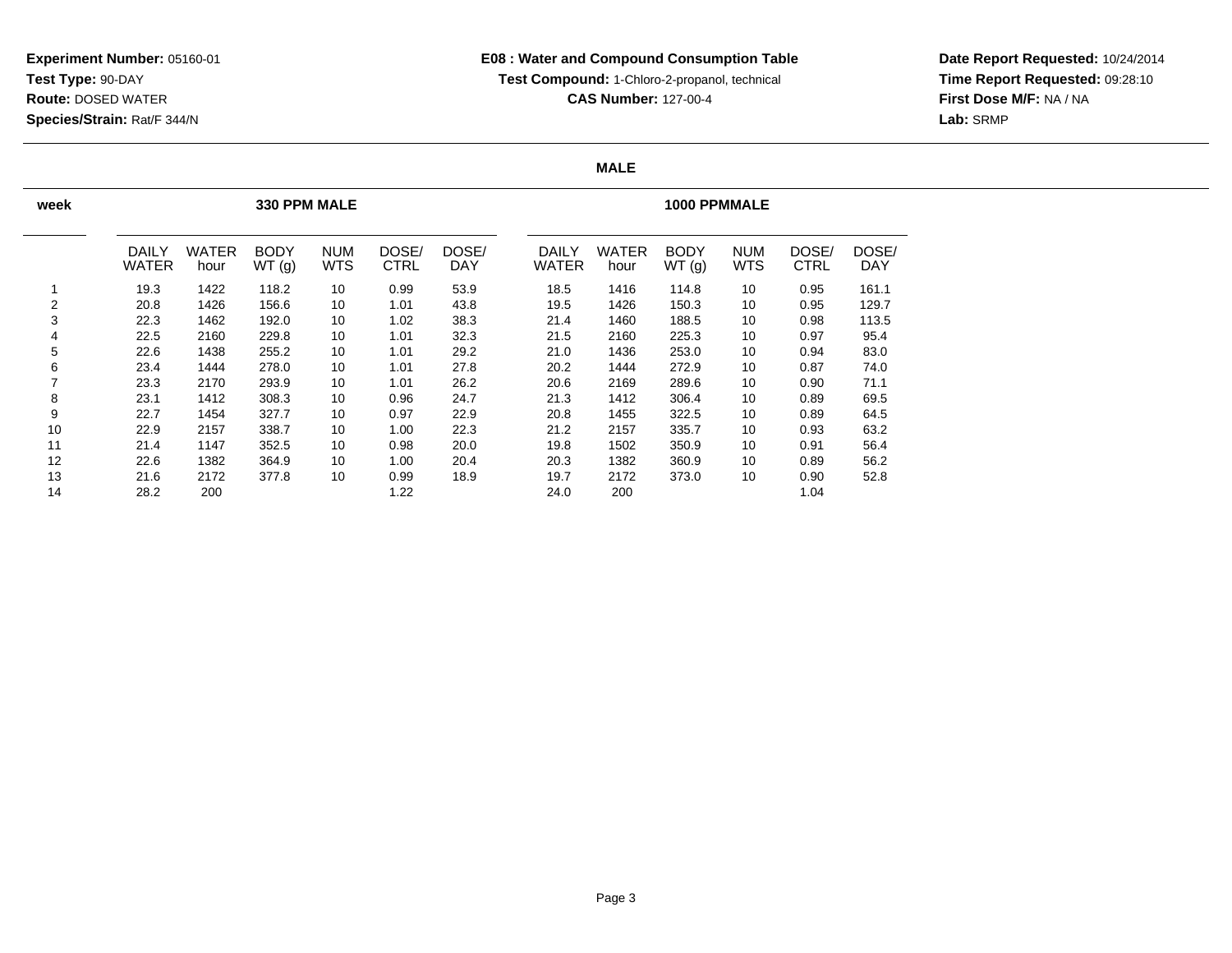**Date Report Requested:** 10/24/2014 **Time Report Requested:** 09:28:10**First Dose M/F:** NA / NA**Lab:** SRMP

#### **MALE**

| week |                |                      |                      | 3300 PPMMALE      |               |              |  |  |  |  |  |  |
|------|----------------|----------------------|----------------------|-------------------|---------------|--------------|--|--|--|--|--|--|
|      | DAILY<br>WATER | <b>WATER</b><br>hour | <b>BODY</b><br>WT(g) | <b>NUM</b><br>WTS | DOSE/<br>CTRL | DOSE/<br>DAY |  |  |  |  |  |  |
| 1    | 8.7            | 1414                 | 116.1                | 10                | 0.45          | 247.3        |  |  |  |  |  |  |
| 2    | 11.8           | 1428                 | 125.6                | 10                | 0.58          | 310.0        |  |  |  |  |  |  |
| 3    | 12.6           | 1460                 | 154.9                | 10                | 0.58          | 268.4        |  |  |  |  |  |  |
| 4    | 12.7           | 2160                 | 180.2                | 10                | 0.57          | 232.6        |  |  |  |  |  |  |
| 5    | 13.5           | 1436                 | 205.3                | 10                | 0.60          | 217.0        |  |  |  |  |  |  |
| 6    | 14.0           | 1444                 | 224.3                | 10                | 0.61          | 206.0        |  |  |  |  |  |  |
| 7    | 14.0           | 2169                 | 240.9                | 10                | 0.61          | 191.8        |  |  |  |  |  |  |
| 8    | 14.7           | 1412                 | 254.8                | 10                | 0.61          | 190.4        |  |  |  |  |  |  |
| 9    | 14.4           | 1455                 | 270.6                | 10                | 0.62          | 175.6        |  |  |  |  |  |  |
| 10   | 14.2           | 2156                 | 281.6                | 10                | 0.62          | 166.4        |  |  |  |  |  |  |
| 11   | 14.2           | 1502                 | 291.3                | 10                | 0.65          | 160.9        |  |  |  |  |  |  |
| 12   | 14.2           | 1382                 | 300.6                | 10                | 0.63          | 155.9        |  |  |  |  |  |  |
| 13   | 14.1           | 2172                 | 312.0                | 10                | 0.65          | 149.1        |  |  |  |  |  |  |
| 14   | 16.2           | 200                  |                      |                   | 0.70          |              |  |  |  |  |  |  |

## \*\*\*END OF MALE DATA\*\*\*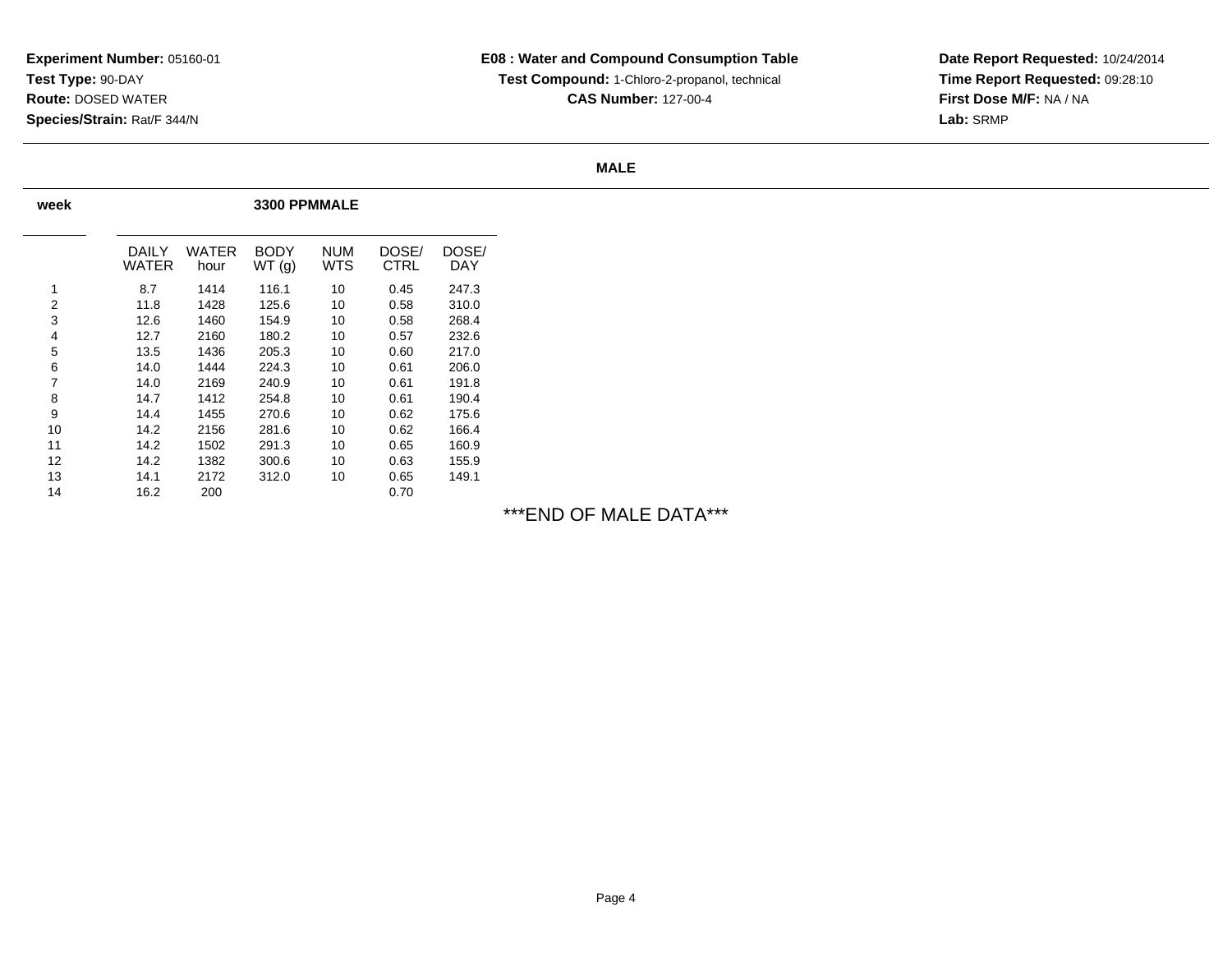**Date Report Requested:** 10/24/2014 **Time Report Requested:** 09:28:10**First Dose M/F:** NA / NA**Lab:** SRMP

#### **FEMALE**

| week   |                              | <b>VEHICLE FEMALE</b> |                      |                          |                              |                      | <b>33 PPM FEMALE</b> |                          |                      | <b>100 PPM FEMALE</b> |                       |               |                      |                          |                      |                     |
|--------|------------------------------|-----------------------|----------------------|--------------------------|------------------------------|----------------------|----------------------|--------------------------|----------------------|-----------------------|-----------------------|---------------|----------------------|--------------------------|----------------------|---------------------|
|        | <b>DAILY</b><br><b>WATER</b> | WATER<br>hour         | <b>BODY</b><br>WT(g) | <b>NUM</b><br><b>WTS</b> | <b>DAILY</b><br><b>WATER</b> | <b>WATER</b><br>hour | <b>BODY</b><br>WT(g) | <b>NUM</b><br><b>WTS</b> | DOSE/<br><b>CTRL</b> | DOSE/<br><b>DAY</b>   | DAILY<br><b>WATER</b> | WATER<br>hour | <b>BODY</b><br>WT(g) | <b>NUM</b><br><b>WTS</b> | DOSE/<br><b>CTRL</b> | DOSE/<br><b>DAY</b> |
|        | 16.2                         | 1487                  | 103.4                | 10                       | 16.7                         | 1486                 | 103.1                | 10                       | 1.03                 | 5.3                   | 15.8                  | 1483          | 102.7                | 10                       | 0.98                 | 15.4                |
| $\sim$ | 17.7                         | 1396                  | 123.4                | 10                       | 17.9                         | 1395                 | 125.4                | 10                       | 1.01                 | 4.7                   | 17.5                  | 1396          | 125.5                | 10                       | 0.99                 | 13.9                |
|        | 18.7                         | 1424                  | 138.9                | 10                       | 18.0                         | 1422                 | 139.5                | 10                       | 0.96                 | 4.3                   | 17.9                  | 1421          | 141.7                | 10                       | 0.96                 | 12.6                |
|        | 17.7                         | 2170                  | 156.1                | 10                       | 17.0                         | 2171                 | 155.9                | 10                       | 0.96                 | 3.6                   | 17.3                  | 2172          | 158.1                | 10                       | 0.98                 | 10.9                |
|        | 18.0                         | 1438                  | 168.4                | 10                       | 17.3                         | 1436                 | 166.3                | 10                       | 0.96                 | 3.4                   | 18.5                  | 1438          | 169.0                | 10                       | 1.03                 | 10.9                |
| 6      | 18.2                         | 1434                  | 179.0                | 10                       | 17.6                         | 1432                 | 174.2                | 10                       | 0.97                 | 3.3                   | 19.5                  | 1430          | 179.6                | 10                       | 1.07                 | 10.9                |
|        | 17.8                         | 2180                  | 183.7                | 10                       | 17.5                         | 2180                 | 179.1                | 10                       | 0.98                 | 3.2                   | 17.5                  | 2181          | 186.1                | 10                       | 0.98                 | 9.4                 |
| 8      | 18.3                         | 1412                  | 189.9                | 10                       | 17.3                         | 1414                 | 186.5                | 10                       | 0.95                 | 3.1                   | 16.7                  | 1414          | 193.2                | 10                       | 0.91                 | 8.6                 |
| 9      | 18.1                         | 1458                  | 194.2                | 10                       | 16.5                         | 1458                 | 187.4                | 10                       | 0.91                 | 2.9                   | 16.3                  | 1458          | 193.8                | 10                       | 0.90                 | 8.4                 |
| 10     | 19.6                         | 2162                  | 203.8                | 10                       | 18.3                         | 2159                 | 196.4                | 10                       | 0.93                 | 3.1                   | 17.3                  | 2160          | 204.5                | 10                       | 0.88                 | 8.5                 |
| 11     | 17.6                         | 1426                  | 208.1                | 10                       | 16.8                         | 1426                 | 202.0                | 10                       | 0.95                 | 2.7                   | 16.7                  | 1426          | 209.6                | 10                       | 0.95                 | 8.0                 |
| 12     | 16.3                         | 1508                  | 212.4                | 10                       | 16.8                         | 1508                 | 204.6                | 10                       | 1.03                 | 2.7                   | 16.1                  | 1510          | 212.8                | 10                       | 0.99                 | 7.6                 |
| 13     | 17.7                         | 2108                  | 211.1                | 10                       | 17.0                         | 2108                 | 208.8                | 10                       | 0.96                 | 2.7                   | 17.4                  | 2107          | 212.1                | 10                       | 0.98                 | 8.2                 |
| 14     | 16.9                         | 209                   |                      |                          | 16.3                         | 208                  |                      |                          | 0.96                 |                       | 16.6                  | 208           |                      |                          | 0.98                 |                     |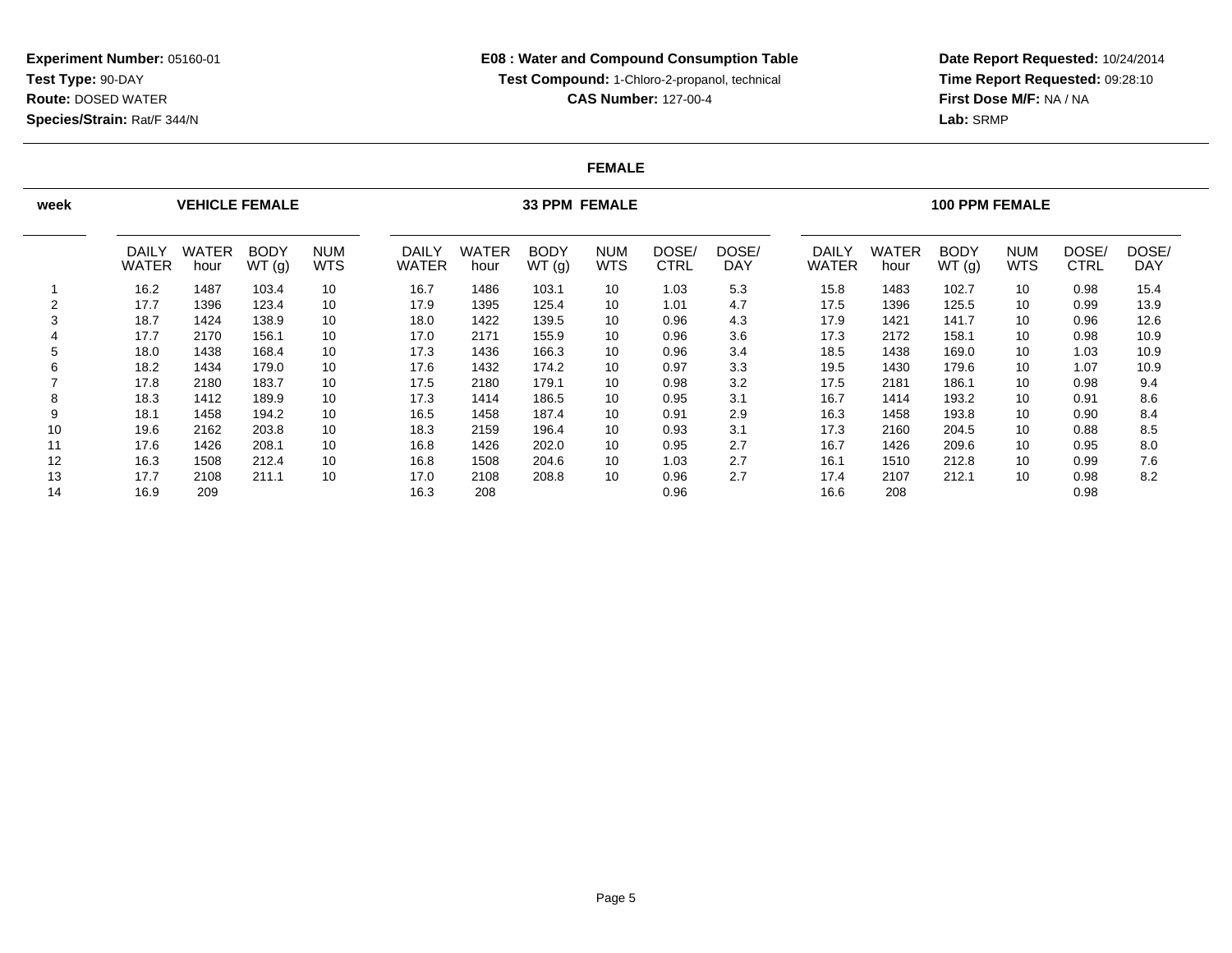**Date Report Requested:** 10/24/2014 **Time Report Requested:** 09:28:10**First Dose M/F:** NA / NA**Lab:** SRMP

#### **FEMALE**

| week |                              |                      | <b>330 PPM FEMALE</b> |                          |               |              | <b>1000 PPMFEMALE</b> |                      |                      |                          |                      |              |  |  |
|------|------------------------------|----------------------|-----------------------|--------------------------|---------------|--------------|-----------------------|----------------------|----------------------|--------------------------|----------------------|--------------|--|--|
|      | <b>DAILY</b><br><b>WATER</b> | <b>WATER</b><br>hour | <b>BODY</b><br>WT(g)  | <b>NUM</b><br><b>WTS</b> | DOSE/<br>CTRL | DOSE/<br>DAY | DAILY<br>WATER        | <b>WATER</b><br>hour | <b>BODY</b><br>WT(g) | <b>NUM</b><br><b>WTS</b> | DOSE/<br><b>CTRL</b> | DOSE/<br>DAY |  |  |
|      | 17.1                         | 1470                 | 100.6                 | 10                       | 1.06          | 56.1         | 16.3                  | 1467                 | 101.8                | 10                       | 1.01                 | 160.1        |  |  |
| 2    | 17.9                         | 1394                 | 124.0                 | 10                       | 1.01          | 47.6         | 17.5                  | 1396                 | 123.3                | 10                       | 0.99                 | 141.9        |  |  |
| 3    | 18.4                         | 1422                 | 138.2                 | 10                       | 0.98          | 43.9         | 17.8                  | 1422                 | 138.7                | 10                       | 0.95                 | 128.3        |  |  |
| 4    | 17.5                         | 2172                 | 155.7                 | 10                       | 0.99          | 37.1         | 16.0                  | 2169                 | 152.4                | 10                       | 0.90                 | 105.0        |  |  |
| 5    | 17.3                         | 1438                 | 165.8                 | 10                       | 0.96          | 34.4         | 16.6                  | 1438                 | 163.1                | 10                       | 0.92                 | 101.8        |  |  |
| 6    | 18.1                         | 1432                 | 174.4                 | 10                       | 0.99          | 34.2         | 17.6                  | 1434                 | 171.1                | 10                       | 0.97                 | 102.9        |  |  |
|      | 18.2                         | 2180                 | 179.6                 | 10                       | 1.02          | 33.4         | 17.1                  | 2181                 | 178.2                | 10                       | 0.96                 | 96.0         |  |  |
| 8    | 18.3                         | 1414                 | 186.0                 | 10                       | 1.00          | 32.5         | 16.6                  | 1412                 | 182.5                | 10                       | 0.91                 | 91.0         |  |  |
| 9    | 17.5                         | 1458                 | 187.2                 | 10                       | 0.97          | 30.8         | 16.2                  | 1458                 | 186.3                | 10                       | 0.90                 | 87.0         |  |  |
| 10   | 18.6                         | 2160                 | 197.8                 | 10                       | 0.95          | 31.0         | 17.4                  | 2162                 | 193.2                | 10                       | 0.89                 | 90.1         |  |  |
| 11   | 17.9                         | 1426                 | 202.8                 | 10                       | 1.02          | 29.1         | 15.9                  | 1426                 | 198.2                | 10                       | 0.90                 | 80.2         |  |  |
| 12   | 17.1                         | 1509                 | 205.0                 | 10                       | 1.05          | 27.5         | 15.5                  | 1508                 | 200.4                | 10                       | 0.95                 | 77.3         |  |  |
| 13   | 18.5                         | 2108                 | 204.9                 | 10                       | 1.05          | 29.8         | 16.8                  | 2108                 | 201.6                | 10                       | 0.95                 | 83.3         |  |  |
| 14   | 16.5                         | 208                  |                       |                          | 0.98          |              | 18.1                  | 208                  |                      |                          | 1.07                 |              |  |  |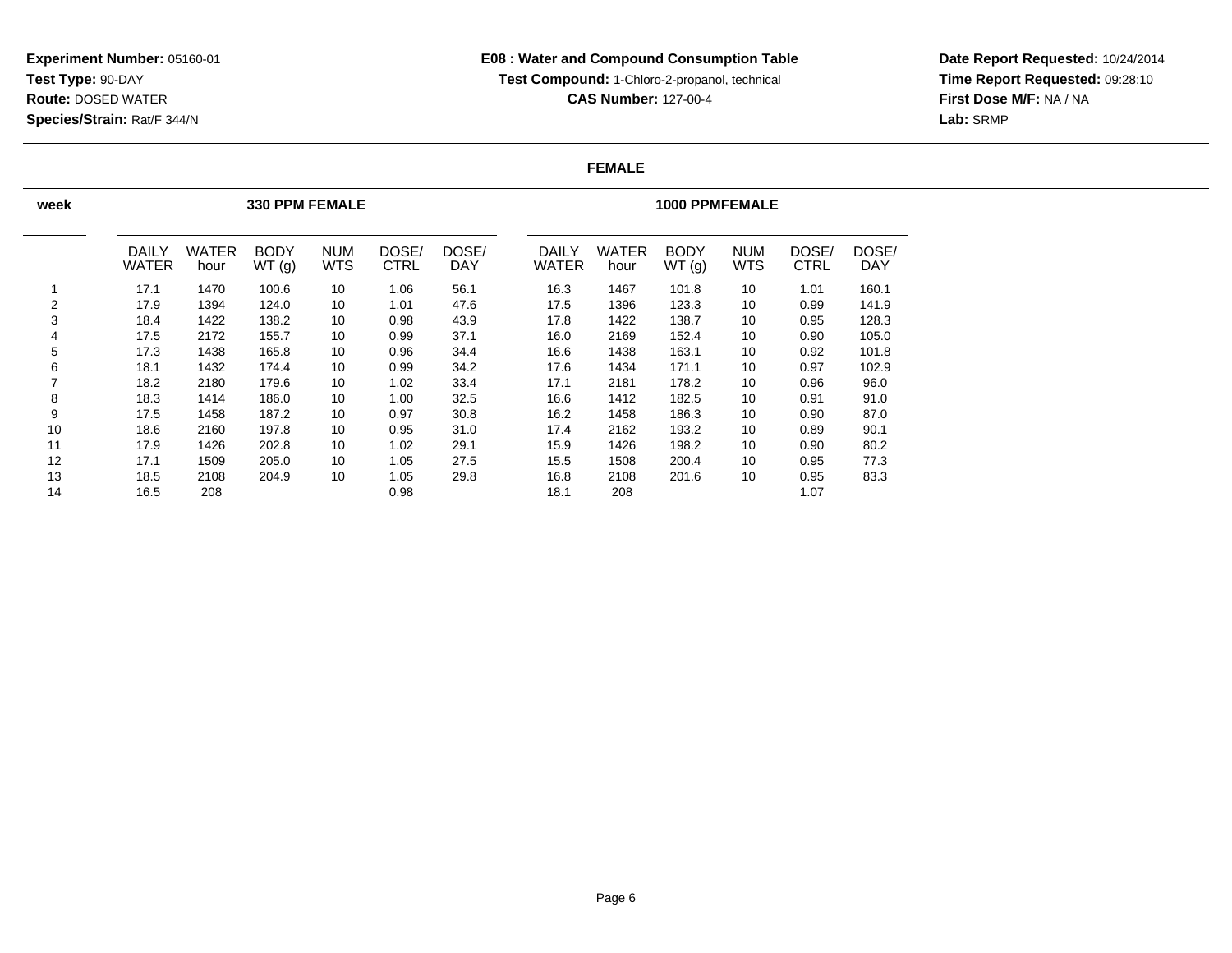**CAS Number:** 127-00-4

**Date Report Requested:** 10/24/2014 **Time Report Requested:** 09:28:10**First Dose M/F:** NA / NA**Lab:** SRMP

#### **FEMALE**

| week |                |               | <b>3300 PPMFEMALE</b> |                   |               |              |
|------|----------------|---------------|-----------------------|-------------------|---------------|--------------|
|      | DAILY<br>WATER | WATER<br>hour | <b>BODY</b><br>WT(g)  | <b>NUM</b><br>WTS | DOSE/<br>CTRL | DOSE/<br>DAY |
| 1    | 6.9            | 1463          | 99.5                  | 10                | 0.43          | 228.8        |
| 2    | 9.4            | 1396          | 105.4                 | 10                | 0.53          | 294.3        |
| 3    | 9.7            | 1422          | 122.8                 | 10                | 0.52          | 260.7        |
| 4    | 8.5            | 2170          | 136.1                 | 10                | 0.48          | 206.1        |
| 5    | 8.3            | 1438          | 146.0                 | 10                | 0.46          | 187.6        |
| 6    | 9.0            | 1434          | 153.3                 | 10                | 0.49          | 193.7        |
| 7    | 8.7            | 2180          | 160.8                 | 10                | 0.49          | 178.5        |
| 8    | 9.0            | 1412          | 164.9                 | 10                | 0.49          | 180.1        |
| 9    | 8.8            | 1458          | 170.8                 | 10                | 0.49          | 170.0        |
| 10   | 9.2            | 2162          | 174.8                 | 10                | 0.47          | 173.7        |
| 11   | 8.7            | 1426          | 177.8                 | 10                | 0.49          | 161.5        |
| 12   | 8.6            | 1508          | 181.7                 | 10                | 0.53          | 156.2        |
| 13   | 8.8            | 2108          | 181.8                 | 10                | 0.50          | 159.7        |
| 14   | 8.1            | 208           |                       |                   | 0.48          |              |